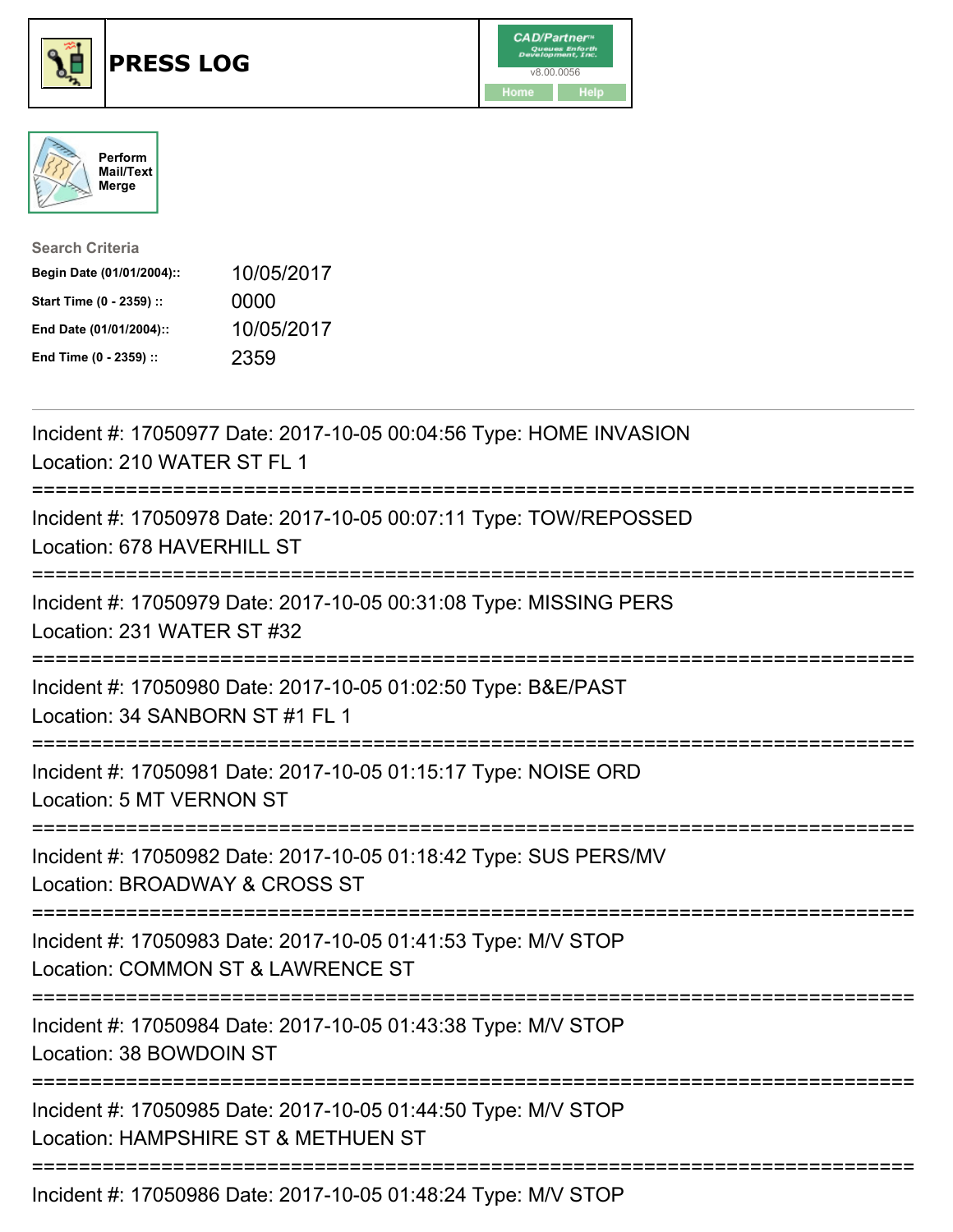Location: S BOWDOIN ST

| Incident #: 17050987 Date: 2017-10-05 01:55:09 Type: M/V STOP<br>Location: AVON ST & JACKSON ST                    |
|--------------------------------------------------------------------------------------------------------------------|
| Incident #: 17050988 Date: 2017-10-05 01:56:42 Type: M/V STOP<br>Location: HAVERHILL ST & MAY ST                   |
| Incident #: 17050989 Date: 2017-10-05 02:05:29 Type: M/V STOP<br>Location: MERRIMACK ST & S BROADWAY               |
| Incident #: 17050990 Date: 2017-10-05 02:07:59 Type: M/V STOP<br>Location: MAPLE & CHESTNUT                        |
| Incident #: 17050991 Date: 2017-10-05 02:14:30 Type: M/V STOP<br>Location: 519 ANDOVER ST                          |
| Incident #: 17050992 Date: 2017-10-05 02:26:19 Type: M/V STOP<br><b>Location: WINTER &amp; MARGIN</b>              |
| Incident #: 17050993 Date: 2017-10-05 02:33:31 Type: TOW/REPOSSED<br>Location: 57 SUNSET AV                        |
| Incident #: 17050994 Date: 2017-10-05 02:34:02 Type: M/V STOP<br>Location: METHUEN ST & MILL ST                    |
| Incident #: 17050995 Date: 2017-10-05 02:35:05 Type: M/V STOP<br>Location: BROADWAY & CROSS                        |
| Incident #: 17050996 Date: 2017-10-05 02:47:41 Type: CK WELL BEING<br>Location: 105 UNION ST                       |
| Incident #: 17050997 Date: 2017-10-05 03:03:46 Type: SUS PERS/MV<br>Location: TEDESCHIS / S UNION ST & WINTHROP AV |
| Incident #: 17050998 Date: 2017-10-05 03:08:32 Type: M/V STOP<br>Location: E HAVERHILL ST & HAVERHILL ST           |
| Incident #: 17050999 Date: 2017-10-05 03:21:43 Type: M/V STOP<br>Location: FARNHAM ST & S UNION ST                 |
| Incident #: 17051000 Date: 2017-10-05 03:29:03 Type: SPECIAL CHECK                                                 |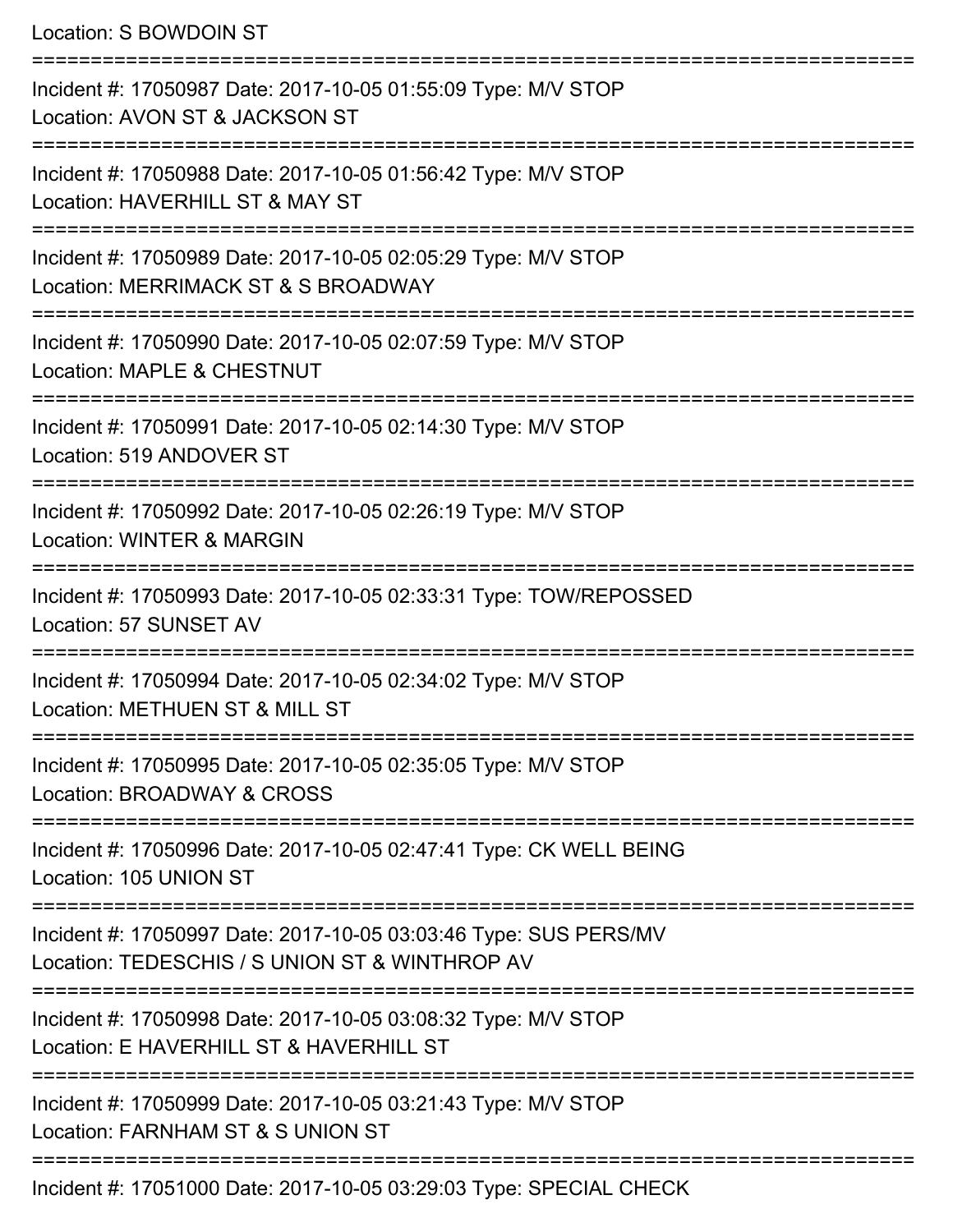| Incident #: 17051001 Date: 2017-10-05 03:33:55 Type: NOISE ORD<br>Location: 93 NEWBURY ST FL 3                   |
|------------------------------------------------------------------------------------------------------------------|
| Incident #: 17051002 Date: 2017-10-05 04:21:34 Type: ALARM/BURG<br>Location: 128 BOWDOIN ST                      |
| Incident #: 17051003 Date: 2017-10-05 04:33:43 Type: M/V STOP<br>Location: COMMON ST & LAWRENCE ST               |
| Incident #: 17051004 Date: 2017-10-05 04:35:17 Type: M/V STOP<br>Location: BROADWAY & WATER ST                   |
| Incident #: 17051005 Date: 2017-10-05 04:47:22 Type: ALARM/BURG<br>Location: IMMIGRATION / 2 MILL ST             |
| Incident #: 17051006 Date: 2017-10-05 05:02:19 Type: M/V STOP<br>Location: BOXFORD ST & S UNION ST               |
| Incident #: 17051007 Date: 2017-10-05 05:56:17 Type: ALARM/BURG<br>Location: JERUSALEM HISPANIC / 198 S BROADWAY |
| Incident #: 17051008 Date: 2017-10-05 06:37:04 Type: AUTO ACC/NO PI<br>Location: PARKER ST & MERRIMACK           |
| Incident #: 17051009 Date: 2017-10-05 06:52:57 Type: ASSSIT AMBULANC<br>Location: 132 FARNHAM ST FL 1            |
| Incident #: 17051010 Date: 2017-10-05 06:55:38 Type: FRAUD<br>Location: SPEEDWAY / 615 BROADWAY                  |
| Incident #: 17051011 Date: 2017-10-05 06:57:30 Type: PARK & WALK<br>Location: 205 BROADWAY                       |
| Incident #: 17051012 Date: 2017-10-05 07:08:03 Type: DOMESTIC/PROG<br>Location: ARREST / BAILEY ST & FOSTER ST   |
| Incident #: 17051013 Date: 2017-10-05 07:17:04 Type: COURT DOC SERVE<br>Location: 800 ESSEX ST                   |
| Incident #: 17051014 Date: 2017-10-05 07:59:05 Type: WOMAN DOWN                                                  |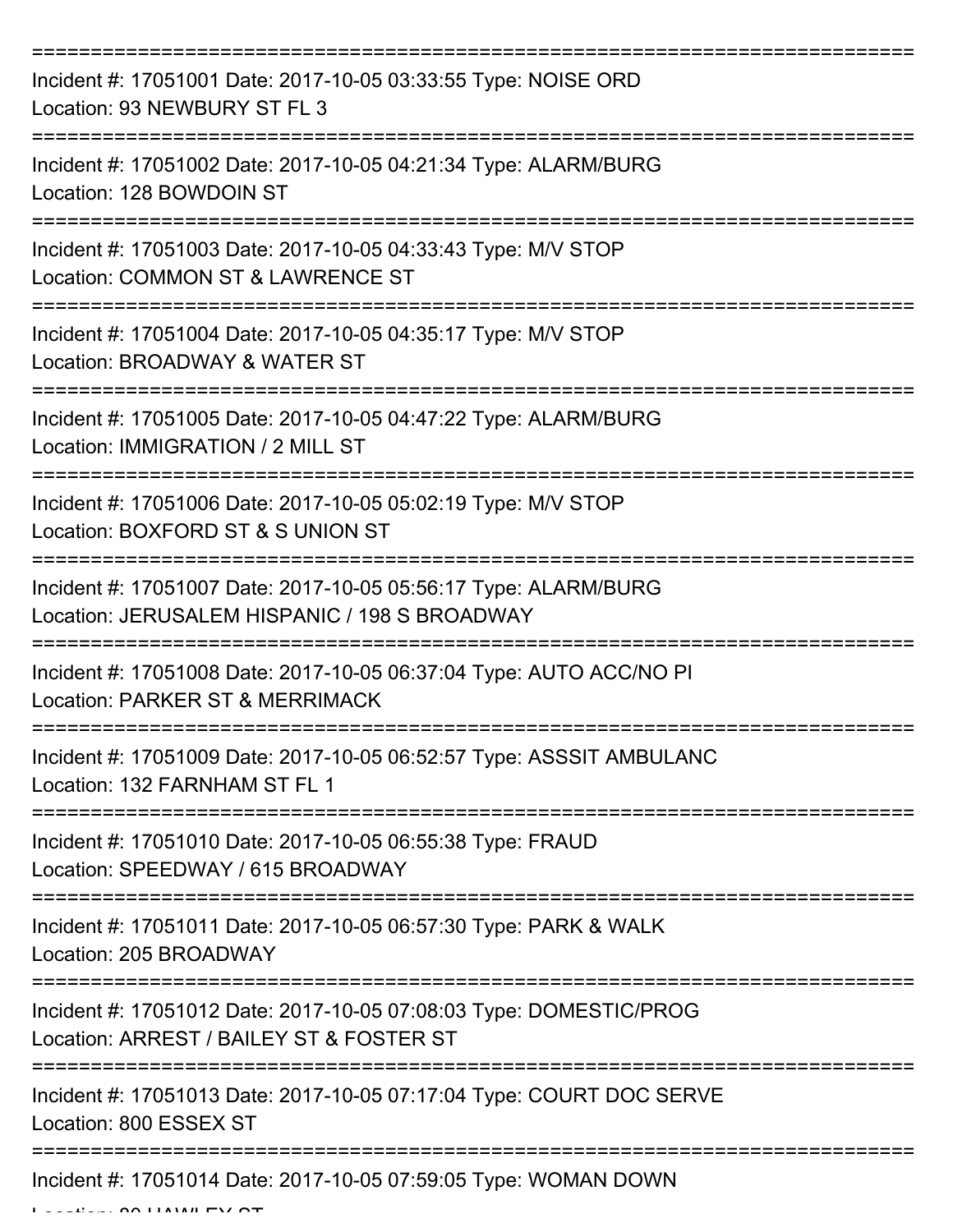| Incident #: 17051015 Date: 2017-10-05 08:13:13 Type: M/V STOP<br>Location: BROADWAY & VALLEY ST            |
|------------------------------------------------------------------------------------------------------------|
| Incident #: 17051016 Date: 2017-10-05 08:22:11 Type: SUS PERS/MV<br>Location: TOW / 181 FERRY ST           |
| Incident #: 17051017 Date: 2017-10-05 08:47:45 Type: LARCENY/PAST<br>Location: FITZ ST & LAWRENCE ST       |
| Incident #: 17051018 Date: 2017-10-05 08:59:18 Type: ALARMS<br>Location: SPRINT / 160 WINTHROP AV          |
| Incident #: 17051019 Date: 2017-10-05 09:18:38 Type: M/V STOP<br>Location: CHICKERING ST & WINTHROP AV     |
| Incident #: 17051020 Date: 2017-10-05 09:29:01 Type: M/V STOP<br>Location: S UNION ST & SALEM ST           |
| Incident #: 17051021 Date: 2017-10-05 09:29:34 Type: TRANSPORT<br>Location: 90 LOWELL ST                   |
| Incident #: 17051022 Date: 2017-10-05 09:30:49 Type: M/V STOP<br>Location: S UNION ST & SALEM ST           |
| Incident #: 17051023 Date: 2017-10-05 09:32:42 Type: PARK & WALK<br>Location: BRADFORD ST & BROADWAY       |
| Incident #: 17051025 Date: 2017-10-05 09:38:15 Type: FRAUD<br>Location: PRIMO'S LIQUORS / 450 HAVERHILL ST |
| Incident #: 17051026 Date: 2017-10-05 09:41:47 Type: INVESTIGATION<br>Location: 38 CHELMSFORD ST           |
| Incident #: 17051024 Date: 2017-10-05 09:42:27 Type: M/V STOP<br>Location: AMESBURY ST & LOWELL ST         |
| Incident #: 17051027 Date: 2017-10-05 09:48:06 Type: LOST PROPERTY<br>Location: 165 WILLOW ST              |
| Incident #: 17051028 Date: 2017-10-05 09:59:04 Type: 209A/SERVE                                            |

Location: 85 NEWBURY ST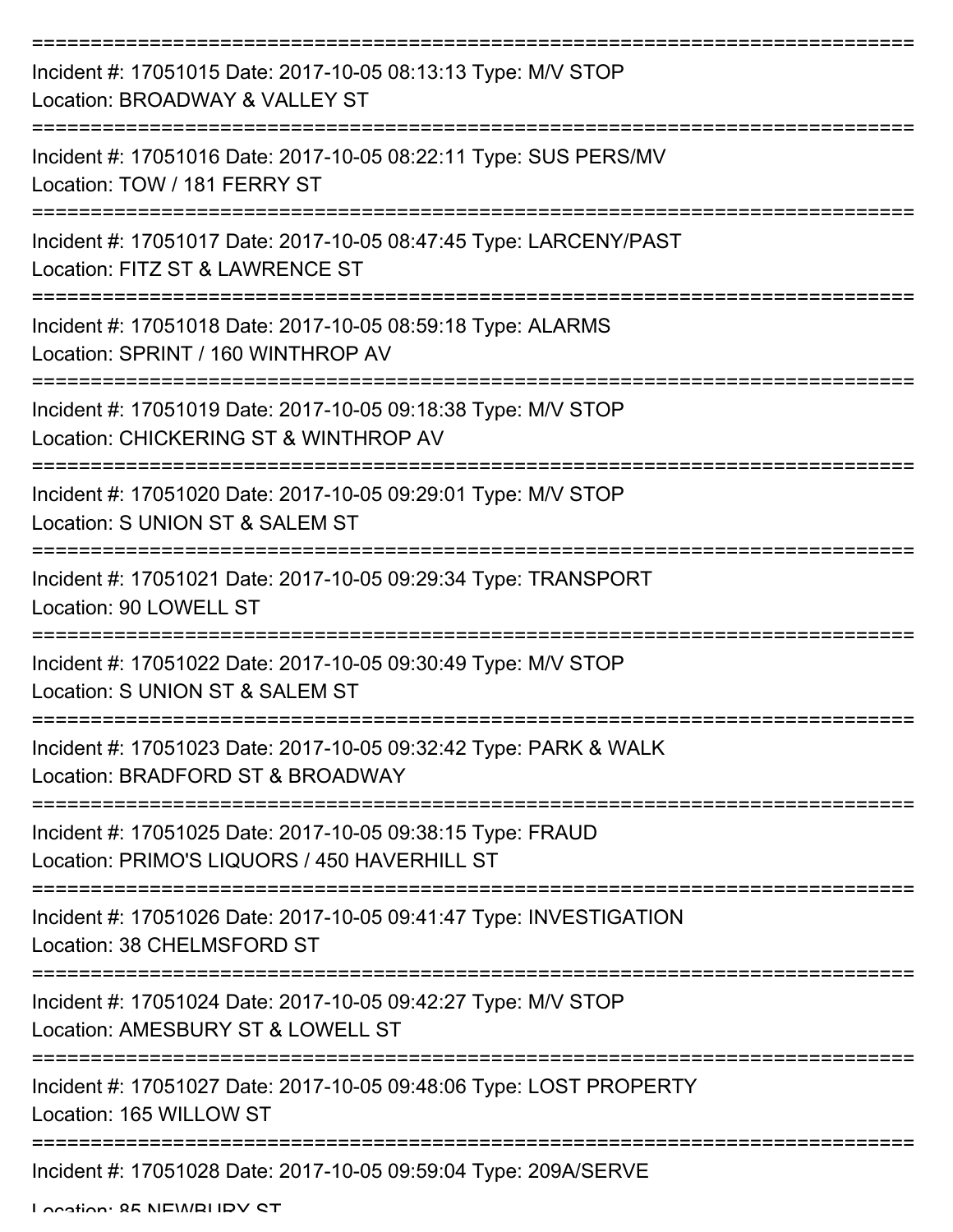| Incident #: 17051029 Date: 2017-10-05 10:03:45 Type: 209A/SERVE<br>Location: 310 HOWARD ST                    |
|---------------------------------------------------------------------------------------------------------------|
| Incident #: 17051030 Date: 2017-10-05 10:04:05 Type: PARK & WALK<br>Location: BRADFORD ST & BROADWAY          |
| Incident #: 17051031 Date: 2017-10-05 10:06:28 Type: M/V STOP<br>Location: CENTRAL BRIDGE / 0 MERRIMACK ST    |
| Incident #: 17051032 Date: 2017-10-05 10:08:30 Type: M/V STOP<br>Location: TOW / LAWRENCE ST & MAPLE ST       |
| Incident #: 17051033 Date: 2017-10-05 10:15:20 Type: CK WELL BEING<br>Location: TOW--ARREST / 20 BROOKLINE ST |
| Incident #: 17051034 Date: 2017-10-05 10:16:46 Type: 209A/SERVE<br>Location: 192 BRUCE ST                     |
| Incident #: 17051035 Date: 2017-10-05 10:19:38 Type: M/V STOP<br>Location: BOWDOIN ST & S BROADWAY            |
| Incident #: 17051036 Date: 2017-10-05 10:26:19 Type: 209A/SERVE<br>Location: 117 WILLOW ST                    |
| Incident #: 17051037 Date: 2017-10-05 10:28:04 Type: LARCENY/ATTMEPT<br>Location: 23 HAWLEY ST                |
| Incident #: 17051038 Date: 2017-10-05 10:32:02 Type: 209A/SERVE<br>Location: 359 HAVERHILL ST                 |
| Incident #: 17051039 Date: 2017-10-05 10:39:44 Type: 209A/SERVE<br>Location: 71 CRESCENT ST                   |
| Incident #: 17051040 Date: 2017-10-05 10:45:34 Type: 209A/SERVE<br>Location: 24 HILLTOP AV                    |
| Incident #: 17051041 Date: 2017-10-05 10:49:14 Type: M/V STOP<br>Location: BROADWAY & VALLEY ST               |
| Incident #: 17051042 Date: 2017-10-05 10:59:53 Type: 209A/SERVE<br>Location: 64 OREGON AV                     |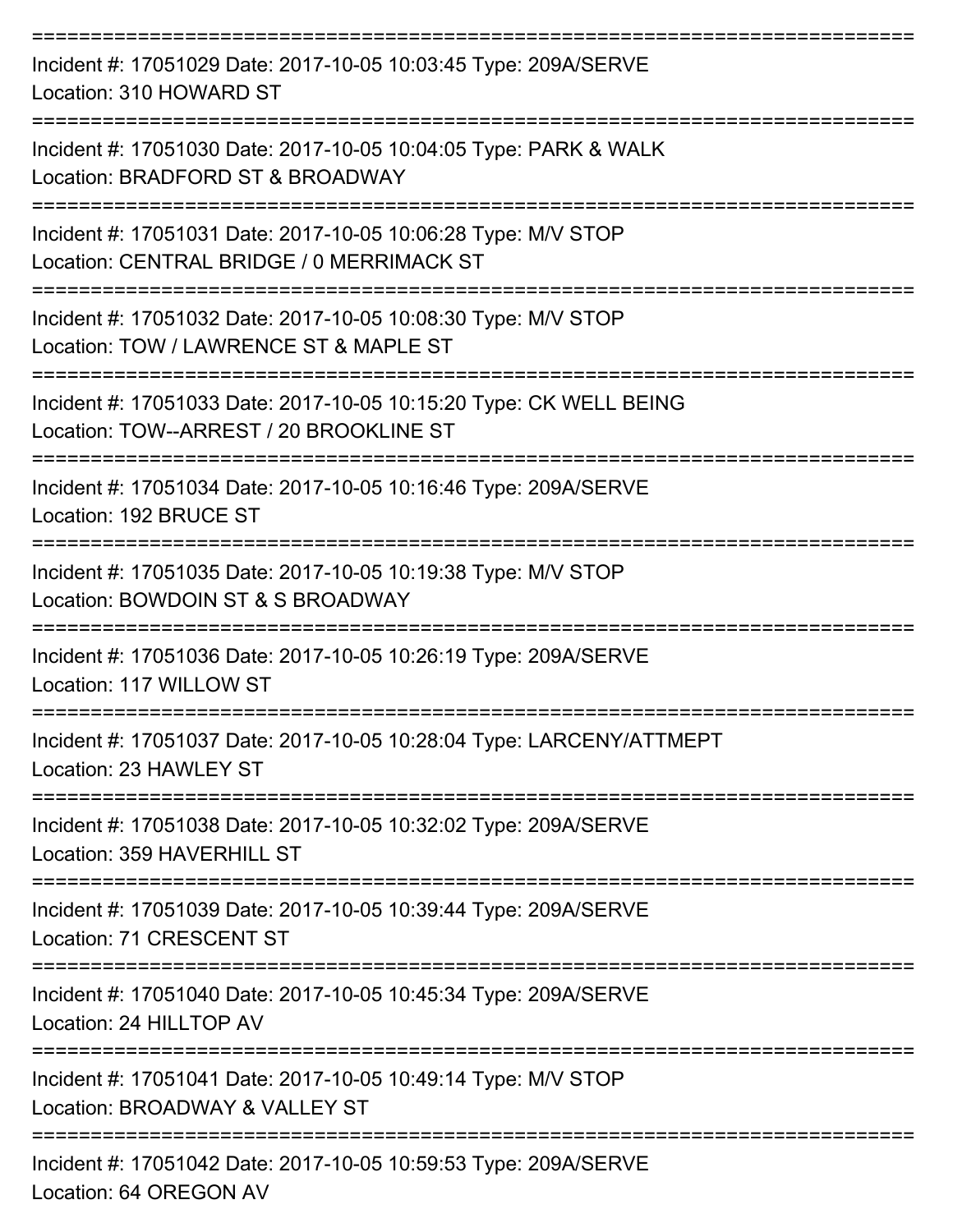| Incident #: 17051043 Date: 2017-10-05 11:05:28 Type: PARK & WALK<br>Location: S UNION ST & SALEM ST                                 |
|-------------------------------------------------------------------------------------------------------------------------------------|
| Incident #: 17051044 Date: 2017-10-05 11:06:19 Type: FRAUD<br>Location: 90 LOWELL ST                                                |
| Incident #: 17051045 Date: 2017-10-05 11:07:03 Type: CK WELL BEING<br>Location: 31 LEONARD AV<br>================================== |
| Incident #: 17051046 Date: 2017-10-05 11:09:41 Type: 209A/SERVE<br>Location: 55 BODWELL ST                                          |
| Incident #: 17051047 Date: 2017-10-05 11:16:11 Type: M/V STOP<br>Location: JACKSON CT & JACKSON ST                                  |
| Incident #: 17051048 Date: 2017-10-05 11:20:17 Type: 209A/SERVE<br>Location: 18 BEACON STREET                                       |
| :====================<br>Incident #: 17051050 Date: 2017-10-05 11:20:54 Type: LOST PROPERTY<br>Location: 70 MELVIN ST #6            |
| Incident #: 17051049 Date: 2017-10-05 11:23:02 Type: AUTO ACC/NO PI<br>Location: 100 ALLSTON ST                                     |
| Incident #: 17051051 Date: 2017-10-05 11:24:09 Type: WARRANT SERVE<br>Location: 207 BAILEY ST                                       |
| Incident #: 17051052 Date: 2017-10-05 11:40:23 Type: 209A/SERVE<br>Location: 83 ABBOTT ST                                           |
| Incident #: 17051053 Date: 2017-10-05 11:47:43 Type: M/V STOP<br>Location: BUNKERHILL ST & FERN ST                                  |
| Incident #: 17051054 Date: 2017-10-05 11:51:40 Type: ELDER SERVICE<br>Location: 84 FOSTER ST                                        |
| Incident #: 17051055 Date: 2017-10-05 11:53:43 Type: TOW/REC/STOL<br>Location: ARREST / 5 GARFIELD ST                               |
| Incident #: 17051056 Date: 2017-10-05 11:54:33 Type: 209A/SERVE<br>Location: 72 FOSTER ST                                           |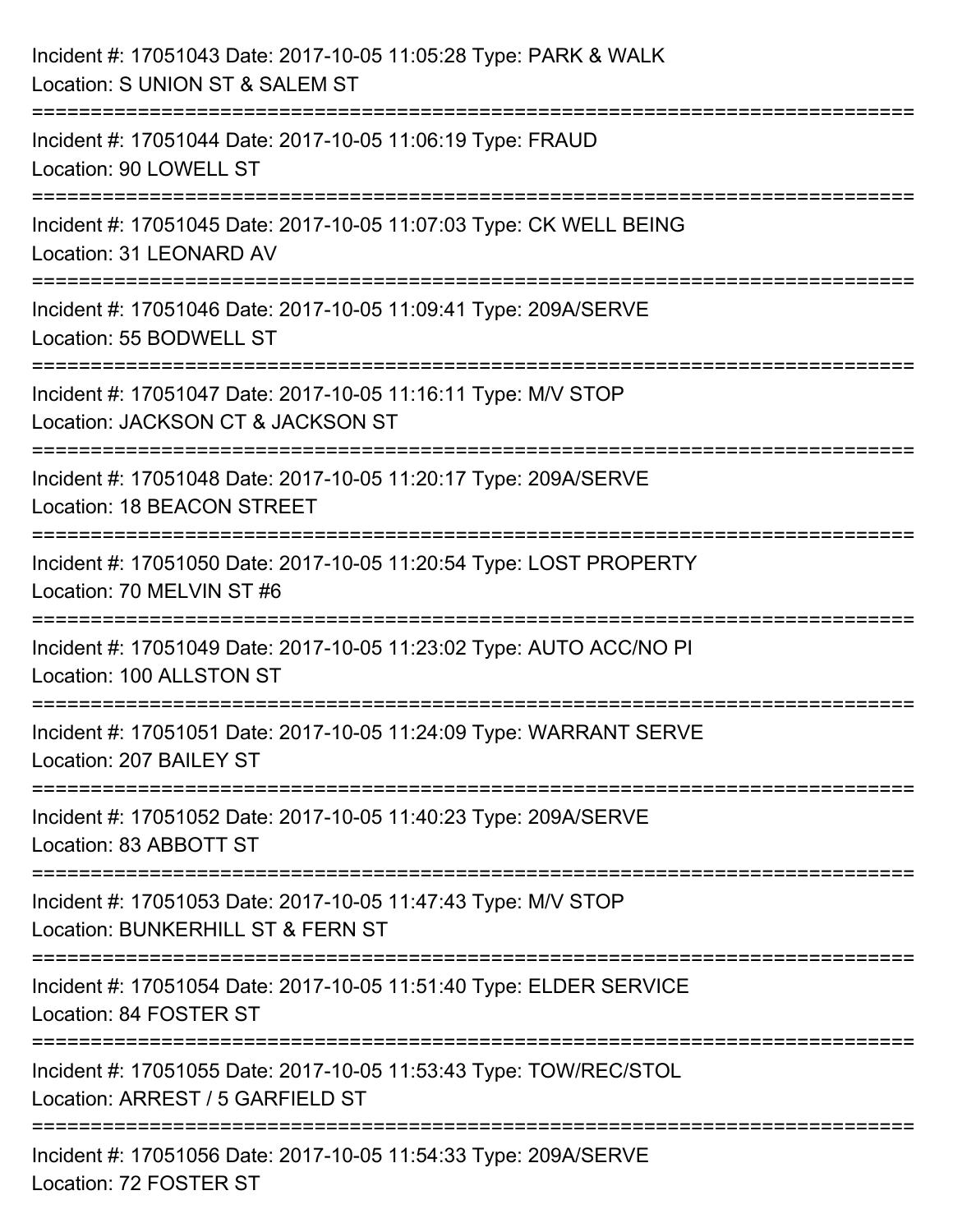| Incident #: 17051057 Date: 2017-10-05 12:03:06 Type: AUTO ACC/NO PI<br>Location: 200 MERRIMACK ST                             |
|-------------------------------------------------------------------------------------------------------------------------------|
| Incident #: 17051058 Date: 2017-10-05 12:05:34 Type: AUTO ACC/PI<br>Location: TOW / CENTRAL BRIDGE                            |
| Incident #: 17051059 Date: 2017-10-05 12:43:30 Type: ALARMS<br>Location: SUAZO RESD. / 171 HIGH ST<br>======================= |
| Incident #: 17051060 Date: 2017-10-05 12:49:30 Type: DISTURBANCE<br>Location: LAWRENCE MEAT COMPANY / 264 LOWELL ST           |
| Incident #: 17051061 Date: 2017-10-05 12:53:04 Type: HARASSMENT<br>Location: BROADWAY & WATER ST                              |
| Incident #: 17051062 Date: 2017-10-05 13:09:49 Type: ANIMAL COMPL<br>Location: PRINCETON VILLAGE / 479 S BROADWAY             |
| Incident #: 17051063 Date: 2017-10-05 13:15:07 Type: DISTURBANCE<br>Location: OLIVER SCHOOL / 183 HAVERHILL ST                |
| Incident #: 17051064 Date: 2017-10-05 13:30:00 Type: NOTIFICATION<br>Location: 62 GREENFIELD ST                               |
| Incident #: 17051065 Date: 2017-10-05 13:34:05 Type: INVESTIGATION<br>Location: LAWRENCE HIGH SCHOOL / 70 N PARISH RD         |
| Incident #: 17051066 Date: 2017-10-05 13:42:02 Type: INVESTIGATION<br>Location: 9 NEWTON ST                                   |
| Incident #: 17051068 Date: 2017-10-05 13:42:18 Type: B&E/MV/PAST<br>Location: 94 SPRINGFIELD ST                               |
| Incident #: 17051069 Date: 2017-10-05 13:43:08 Type: CK WELL BEING<br>Location: 205 FARNHAM ST                                |
| Incident #: 17051067 Date: 2017-10-05 13:43:32 Type: M/V STOP<br>Location: BROADWAY & ESSEX ST                                |
| Incident #: 17051070 Date: 2017-10-05 13:53:42 Type: MEDIC SUPPORT<br>Location: 46 THORNTON ST                                |

===========================================================================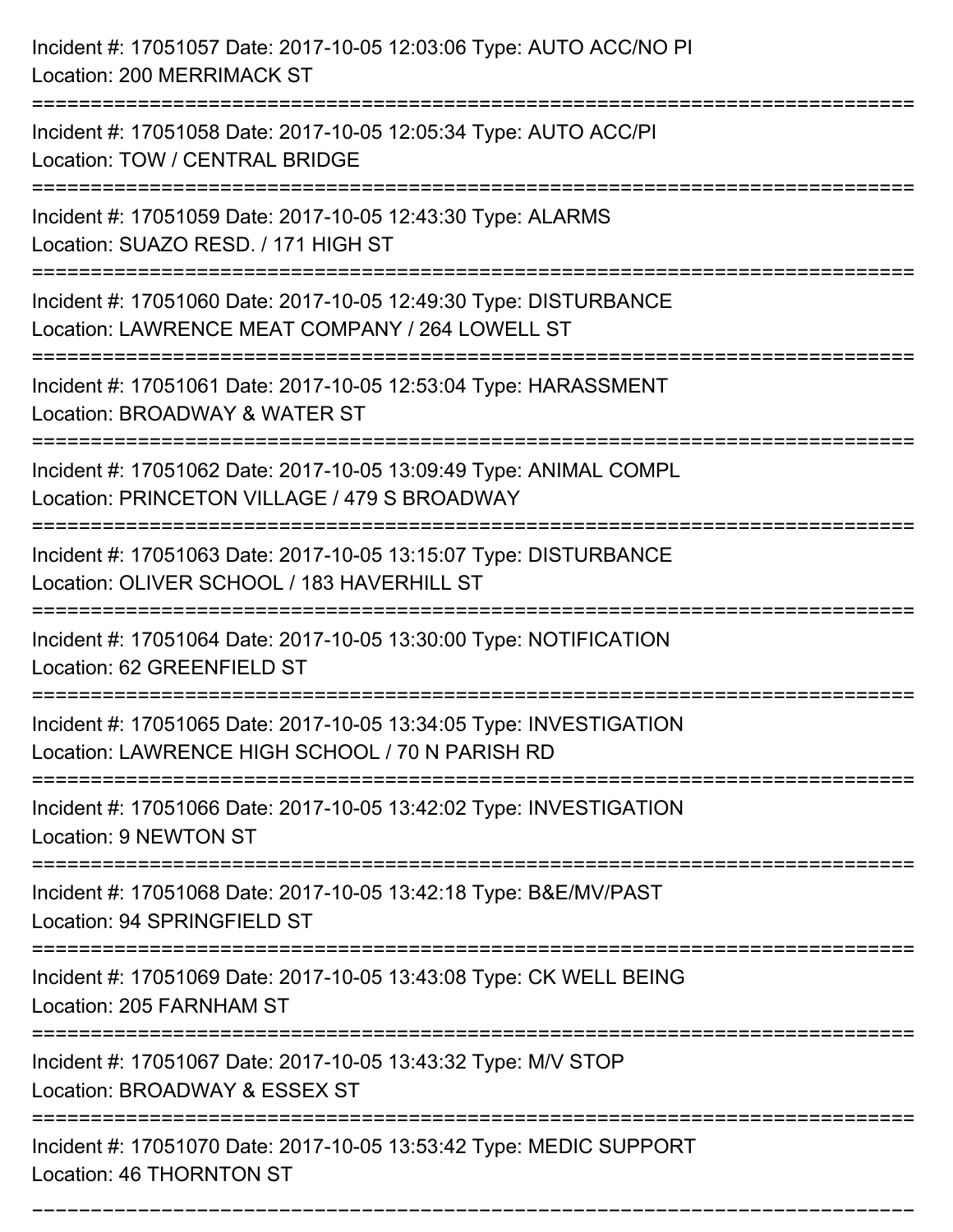| Incident #: 17051071 Date: 2017-10-05 14:10:36 Type: DRUG VIO<br>Location: 63 RAILROAD ST                                             |
|---------------------------------------------------------------------------------------------------------------------------------------|
| Incident #: 17051072 Date: 2017-10-05 14:20:17 Type: ALARMS<br>Location: MADISON TAX / 256 ESSEX ST                                   |
| Incident #: 17051073 Date: 2017-10-05 14:26:27 Type: ALARM/BURG<br>Location: 270 CANAL ST #APT316<br>:===================             |
| Incident #: 17051074 Date: 2017-10-05 14:29:27 Type: M/V STOP<br><b>Location: FERRY ST</b>                                            |
| Incident #: 17051075 Date: 2017-10-05 14:48:07 Type: AUTO ACC/NO PI<br>Location: PHILLIPS ST & WINTHROP AV                            |
| Incident #: 17051076 Date: 2017-10-05 14:56:56 Type: TRESPASSING<br>Location: JACKSON LUMBER CO. / 215 MARKET ST                      |
| Incident #: 17051077 Date: 2017-10-05 15:06:28 Type: MV/BLOCKING<br>Location: 11 MT VERNON ST                                         |
| Incident #: 17051078 Date: 2017-10-05 15:08:49 Type: AUTO ACC/NO PI<br>Location: 73 WINTHROP AV                                       |
| Incident #: 17051079 Date: 2017-10-05 15:09:21 Type: GUN CALL<br>Location: 333 WINTHROP AV                                            |
| Incident #: 17051080 Date: 2017-10-05 15:18:09 Type: SUS PERS/MV<br>Location: BASSWOOD ST & HEMLOCK ST                                |
| Incident #: 17051081 Date: 2017-10-05 15:18:42 Type: SUS PERS/MV<br>Location: 27 MIDLAND ST                                           |
| Incident #: 17051082 Date: 2017-10-05 15:31:28 Type: M/V STOP<br>Location: CAMBRIDGE ST & S UNION ST                                  |
| Incident #: 17051083 Date: 2017-10-05 15:32:07 Type: DISTURBANCE<br>Location: PORTUGUESE A SALAZAR CLUB / 2 SARATOGA ST               |
| ==========================<br>Incident #: 17051084 Date: 2017-10-05 15:37:12 Type: DRUG OVERDOSE<br>Location: MCDONALDS / 50 BROADWAY |
|                                                                                                                                       |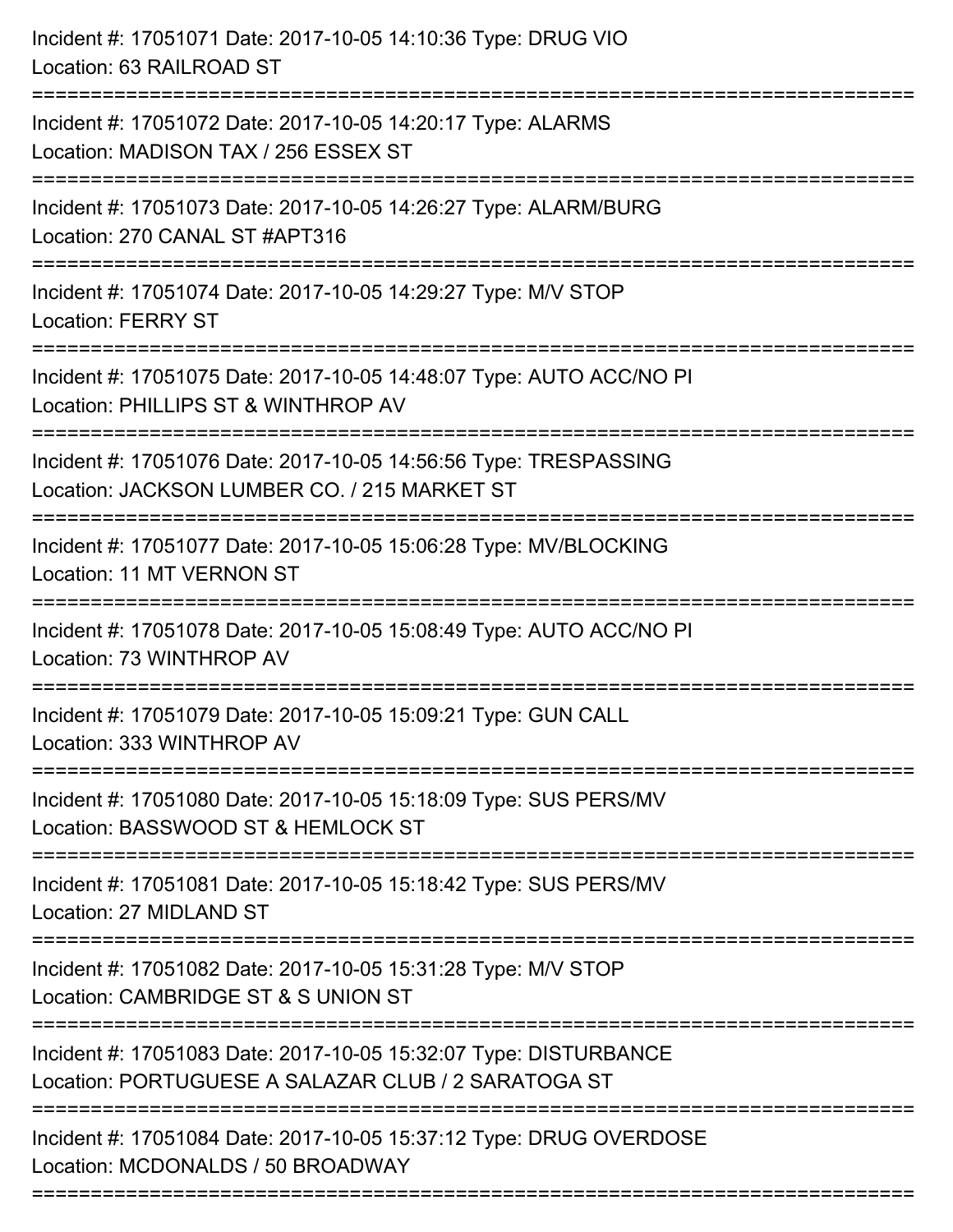Location: MARSTON ST & ON RAMP 495

| Incident #: 17051086 Date: 2017-10-05 15:57:25 Type: A&B D/W PAST<br>Location: RIVERVIEW PL & NIGHTINGALE CT                   |
|--------------------------------------------------------------------------------------------------------------------------------|
| Incident #: 17051087 Date: 2017-10-05 16:21:58 Type: INVEST CONT<br>Location: LGH / 1 CANAL ST                                 |
| Incident #: 17051088 Date: 2017-10-05 16:24:41 Type: AUTO ACC/NO PI<br>Location: NEW BALANCE ATHLETIC SHOE CORP / 5 S UNION ST |
| Incident #: 17051089 Date: 2017-10-05 16:29:10 Type: DOMESTIC/PROG<br>Location: 11 WASHINGTON WY                               |
| Incident #: 17051091 Date: 2017-10-05 16:43:49 Type: 209A/SERVE<br>Location: WALK IN / 800 ESSEX ST                            |
| Incident #: 17051090 Date: 2017-10-05 16:45:00 Type: NOISE ORD<br>Location: 245 ERVING AV FL 2NDFL                             |
| Incident #: 17051092 Date: 2017-10-05 16:49:40 Type: M/V STOP<br>Location: TOW / ANDOVER ST & S BROADWAY                       |
| Incident #: 17051093 Date: 2017-10-05 16:53:44 Type: M/V STOP<br>Location: 333 ANDOVER ST                                      |
| Incident #: 17051094 Date: 2017-10-05 17:01:11 Type: INVESTIGATION<br>Location: 117 LOWELL ST FL 2                             |
| :==============<br>===============<br>Incident #: 17051095 Date: 2017-10-05 17:06:45 Type: M/V STOP<br>Location: 3 WINTHROP AV |
| Incident #: 17051096 Date: 2017-10-05 17:10:25 Type: M/V STOP<br>Location: DURSO AV & WINTHROP AV                              |
| Incident #: 17051097 Date: 2017-10-05 17:11:11 Type: KEEP PEACE<br>Location: 383 HAVERHILL ST                                  |
| Incident #: 17051098 Date: 2017-10-05 17:18:56 Type: NEIGHBOR PROB<br>Location: 38 CUSTER ST                                   |
|                                                                                                                                |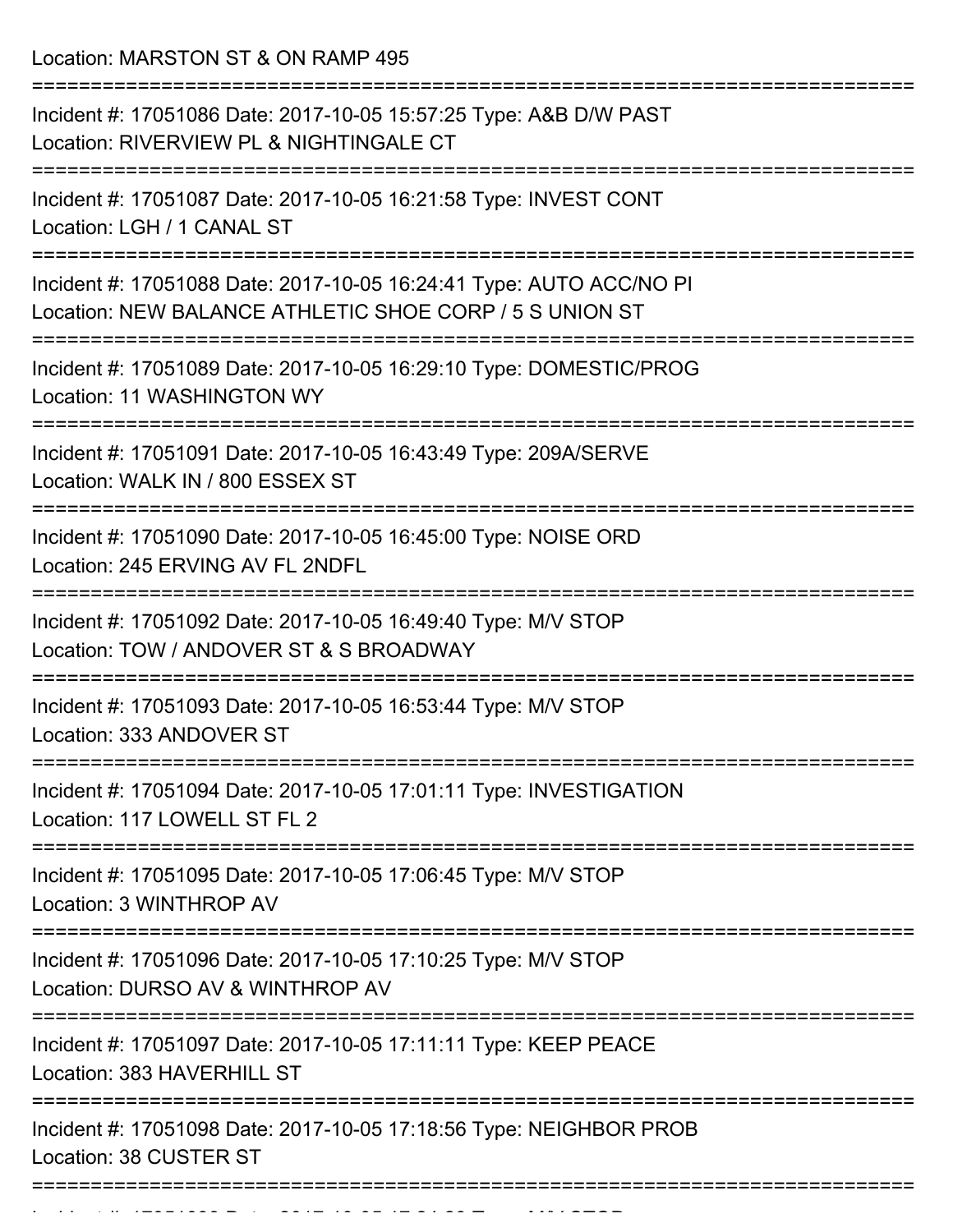Location: ANDOVER ST & WINTHROP AV

| Incident #: 17051100 Date: 2017-10-05 17:28:24 Type: M/V STOP<br>Location: FALMOUTH ST & S UNION ST                |
|--------------------------------------------------------------------------------------------------------------------|
| Incident #: 17051101 Date: 2017-10-05 17:33:28 Type: MISSING PERS<br>Location: 67 KINGSTON ST                      |
| Incident #: 17051102 Date: 2017-10-05 17:36:43 Type: ANIMAL COMPL<br>Location: 274 E HAVERHILL ST                  |
| Incident #: 17051103 Date: 2017-10-05 17:43:08 Type: ALARM/BURG<br>Location: TAYLOR RENTAL CENTER / 637 ANDOVER ST |
| Incident #: 17051104 Date: 2017-10-05 17:43:53 Type: DISTURBANCE<br>Location: 25 WEST ST                           |
| Incident #: 17051105 Date: 2017-10-05 17:50:20 Type: M/V STOP<br>Location: ESSEX ST & MARGIN ST                    |
| Incident #: 17051106 Date: 2017-10-05 17:52:56 Type: M/V STOP<br>Location: 71 BODWELL ST                           |
| Incident #: 17051109 Date: 2017-10-05 17:59:39 Type: AUTO ACC/NO PI<br>Location: 360 MERRIMACK ST                  |
| Incident #: 17051107 Date: 2017-10-05 17:59:39 Type: DISTURBANCE<br>Location: 20 EVERETT ST                        |
| Incident #: 17051108 Date: 2017-10-05 18:01:05 Type: THREATS<br>Location: 33 BROK ST                               |
| Incident #: 17051111 Date: 2017-10-05 18:01:44 Type: MAL DAMAGE<br>Location: 77 BAILEY ST                          |
| Incident #: 17051110 Date: 2017-10-05 18:02:24 Type: TOW OF M/V<br>Location: 24 CHANDLER ST                        |
| Incident #: 17051112 Date: 2017-10-05 18:05:16 Type: AUTO ACC/NO PI<br>Location: MERRIMACK ST & S UNION ST         |
|                                                                                                                    |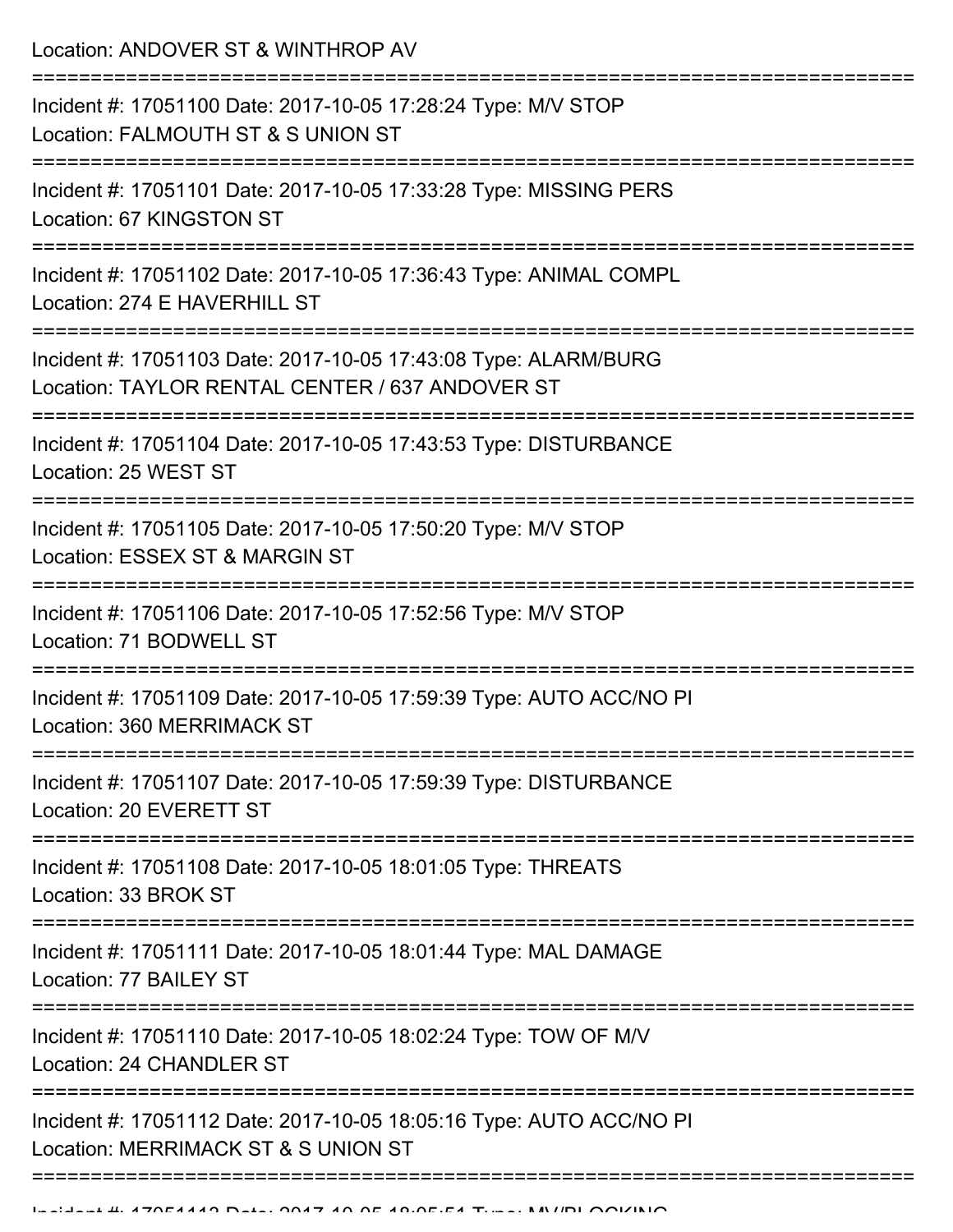Location: 5 EXCHANGE ST

| Incident #: 17051114 Date: 2017-10-05 18:11:41 Type: FIRE WORKS<br>Location: E HAVERHILL ST & MARSTON ST              |
|-----------------------------------------------------------------------------------------------------------------------|
| Incident #: 17051115 Date: 2017-10-05 18:21:59 Type: M/V STOP<br>Location: 700 ESSEX ST                               |
| Incident #: 17051116 Date: 2017-10-05 18:23:47 Type: SUS PERS/MV<br><b>Location: 2 BENNINGTON ST</b>                  |
| Incident #: 17051117 Date: 2017-10-05 19:01:55 Type: NOTIFICATION<br>Location: 93 SPRINGFIELD ST FL 1                 |
| Incident #: 17051118 Date: 2017-10-05 19:06:05 Type: M/V STOP<br>Location: HAMPSHIRE ST & HAVERHILL ST                |
| Incident #: 17051120 Date: 2017-10-05 19:09:12 Type: UNWANTEDGUEST<br>Location: BROADWAY LIQUORS / 434 BROADWAY       |
| Incident #: 17051119 Date: 2017-10-05 19:09:31 Type: SUS PERS/MV<br>Location: EXCHANGE ST & PARK ST                   |
| Incident #: 17051121 Date: 2017-10-05 19:19:34 Type: FIGHT<br>Location: 135 BROADWAY                                  |
| Incident #: 17051122 Date: 2017-10-05 19:25:30 Type: ALARM/BURG<br>Location: GARCIA RESIDENCE / 274 E HAVERHILL ST #8 |
| Incident #: 17051123 Date: 2017-10-05 19:31:47 Type: HIT & RUN M/V<br>Location: 124 LEXINGTON ST                      |
| Incident #: 17051124 Date: 2017-10-05 19:32:17 Type: UNWANTEDGUEST<br>Location: 75 BROOKFIELD ST #3                   |
| Incident #: 17051125 Date: 2017-10-05 19:42:27 Type: ASSSIT OTHER PD<br>Location: 36 MILTON ST                        |
| Incident #: 17051126 Date: 2017-10-05 19:53:30 Type: M/V STOP<br>Location: 327 ESSEX ST                               |
| Incident #: 17051127 Date: 2017-10-05 20:01:41 Type: ANIMAL COMPL                                                     |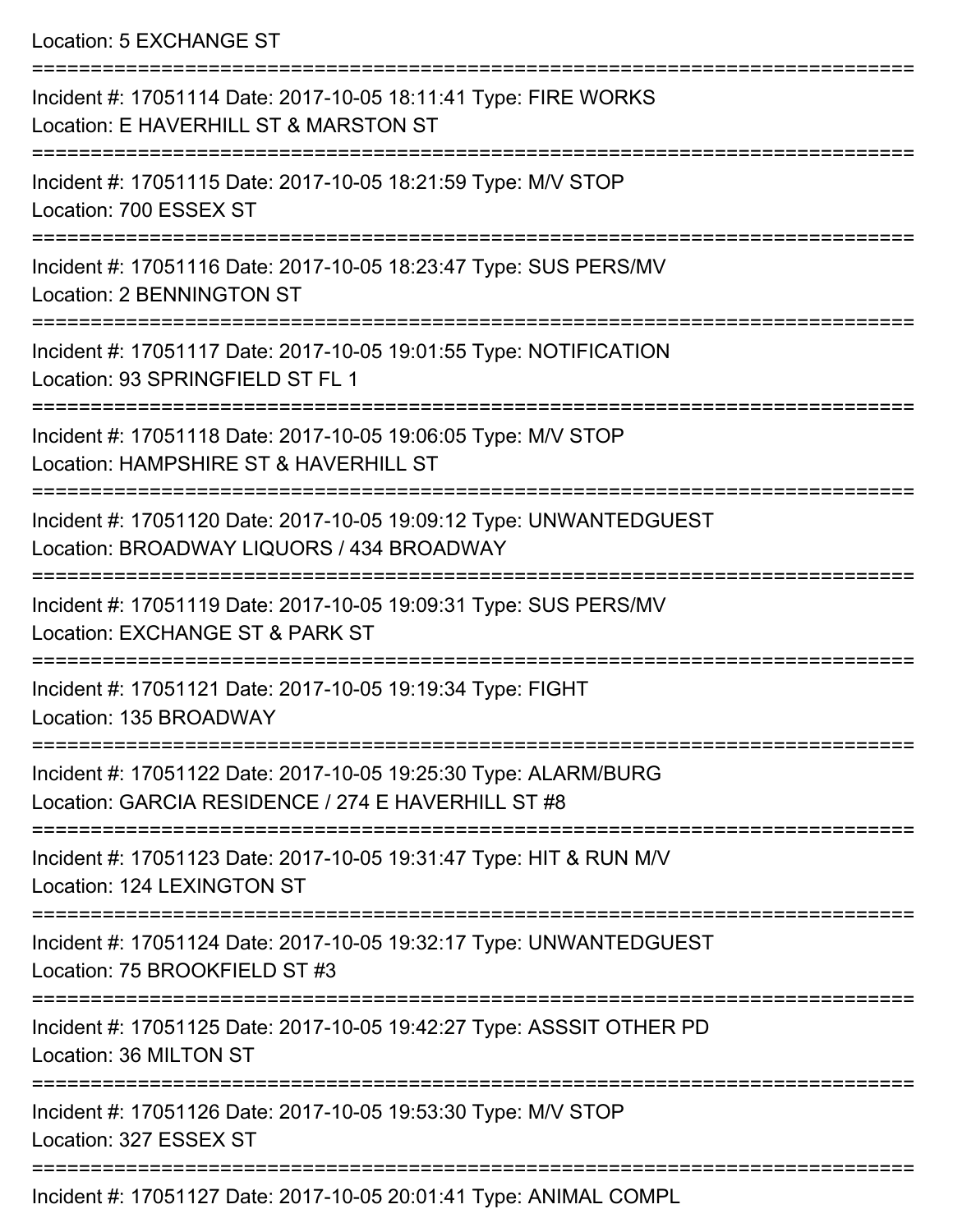| Incident #: 17051128 Date: 2017-10-05 20:12:57 Type: UNWANTEDGUEST<br>Location: 370 BROADWAY                               |
|----------------------------------------------------------------------------------------------------------------------------|
| Incident #: 17051129 Date: 2017-10-05 20:20:17 Type: M/V STOP<br>Location: 1 MILL ST                                       |
| Incident #: 17051131 Date: 2017-10-05 20:27:01 Type: M/V STOP<br>Location: LORING ST & SALEM ST                            |
| Incident #: 17051130 Date: 2017-10-05 20:27:39 Type: SUS PERS/MV<br>Location: 25 BEVEL ST                                  |
| Incident #: 17051132 Date: 2017-10-05 20:35:06 Type: M/V STOP<br>Location: 79 WINTHROP AV                                  |
| Incident #: 17051133 Date: 2017-10-05 20:42:36 Type: MEDIC SUPPORT<br>Location: 530 ANDOVER ST FL 1                        |
| Incident #: 17051134 Date: 2017-10-05 20:57:06 Type: ALARM/BURG<br>Location: LISETTE RESIDENCE/9786861390 / 4 RIVERVIEW PL |
| Incident #: 17051135 Date: 2017-10-05 21:05:34 Type: AUTO ACC/PI<br>Location: LAWRENCE ST & OAK ST                         |
| Incident #: 17051136 Date: 2017-10-05 21:10:48 Type: UNWANTEDGUEST<br>Location: 370 BROADWAY                               |
| Incident #: 17051137 Date: 2017-10-05 21:27:12 Type: M/V STOP<br>Location: 1 MILL ST                                       |
| Incident #: 17051138 Date: 2017-10-05 21:33:23 Type: ROBBERY PAST<br>Location: MERRIMACK ST & S UNION ST                   |
| Incident #: 17051139 Date: 2017-10-05 22:13:35 Type: LOUD NOISE<br>Location: 44 FERN ST                                    |
| Incident #: 17051140 Date: 2017-10-05 22:18:59 Type: SUS PERS/MV<br>Location: BARNARD RD & MARK LN                         |
| Incident #: 17051141 Date: 2017-10-05 22:28:51 Type: SUS PERS/MV                                                           |